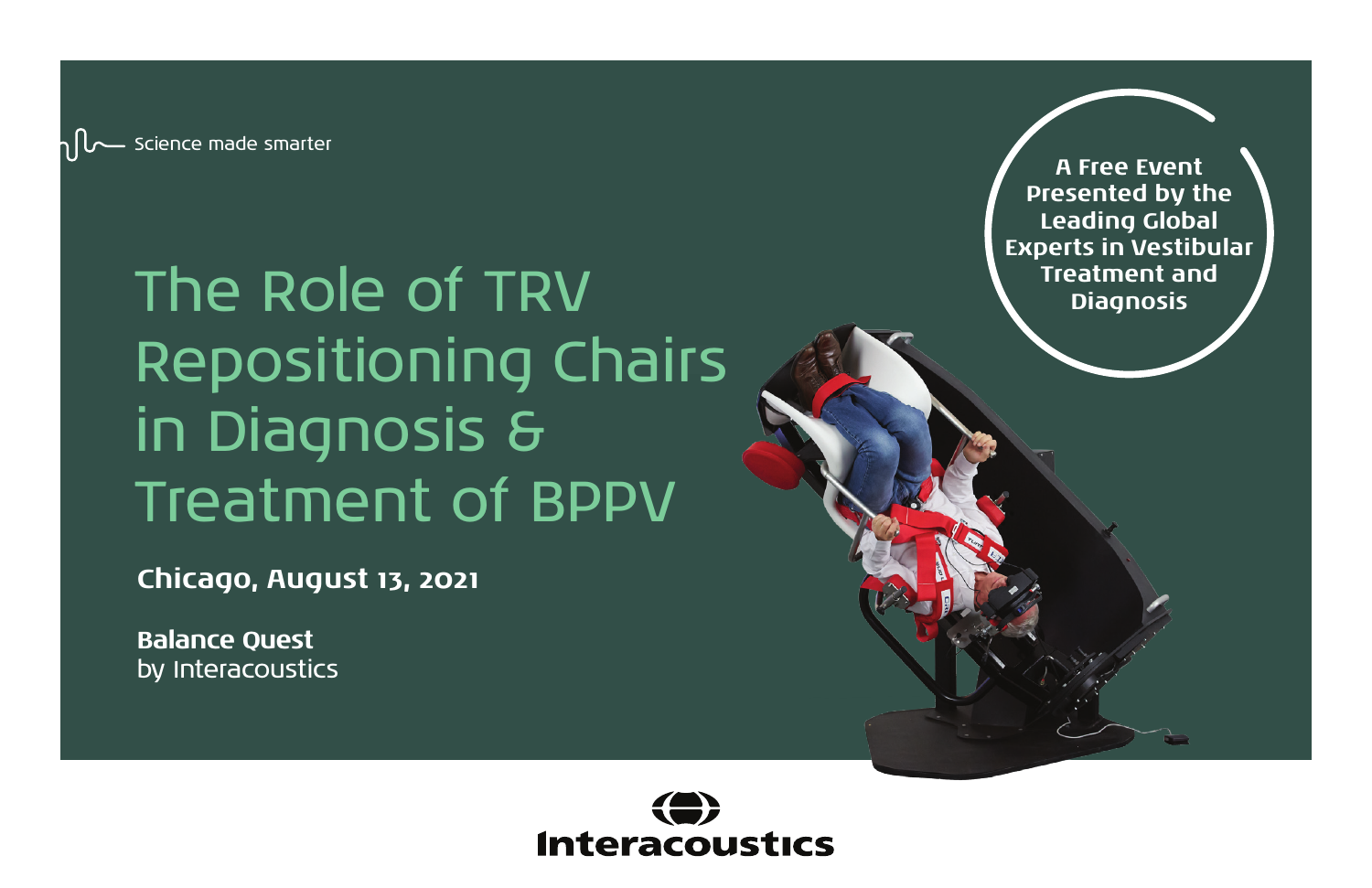### Keynote Speakers



#### **Kamran Barin, PhD**

Dr. Barin is Assistant Professor Emeritus, Department of Otolaryngology-Head & Neck Surgery and Department of Speech & Hearing Science, The Ohio State University. He established and served as the Director of Balance Disorders Clinic at the Ohio State University Medical Center for over 25 years until his retirement in June 2011. He has published over 80 articles and book chapters and has taught national and international courses and seminars in different areas of vestibular assessment and rehabilitation.



### **Dan Dupont Hougaard, MD**

Dr. Hougaard is an associate professor at the Faculty of Medicine in the Department of Otorhinolaryngology at Aalborg University Hospital in Aalborg, Denmark, where he specializes in inner ear disease. He received his MD from Aarhus University in 2004. He has over 80 publications, many of which are related to vestibular diagnostics and patient outcomes. His research includes topics such as vestibular schwannoma, video head impulse testing, treatment of BPPV, Meniere's disease, and wideband tympanometry.



#### **Gerard J. Gianoli, MD**

Dr. Gianoli specializes in neurootology and skull base surgery. He is in private practice at the Ear and Balance Institute, Covington, Louisiana and is also a clinical associate professor in the departments of otolaryngology and pediatrics at Tulane University School of Medicine. He pioneered treatments for superior semicircular canal dehiscence and other vestibular disorders. Dr. Gianoli practices all aspects of neuro-otology, but has a special interest in vestibular (balance) disorders. He has researched, lectured, and published extensively on the topic, including evaluation of dizziness in the litigating patient and identification of malingering.



### **Alexandra Guseva, MD, PhD**

Dr. Guseva is an associate professor at the Department of Otorhinolaryngology in Pirogov Russian National Research Medical University, Moscow, Russia. Her clinical work in ENT Department of the 1st Moscow City includes examination and treating patients with vertigo and dizziness from all the departments of the clinic (neurology, otolaryngology, general practice, traumatology, etc.). Her research interests include Meniere's disease, benign paroxysmal positional vertigo, vestibular neuronitis, sensorineural hearing loss, and vestibular rehabilitation.



Interacoustics is approved by the American Academy of Audiology to offer Academy CEUs for this activity. The program is worth a maximum of 0.7 CEUs. Academy approval of this continuing education activity is based on course content only and does not imply endorsement of course content, specific products, or clinical procedure, or adherence of the event to the Academy's Code of Ethics. Any views that are presented are those of the presenter/CE Provider and not necessarily of the American Academy of Audiology.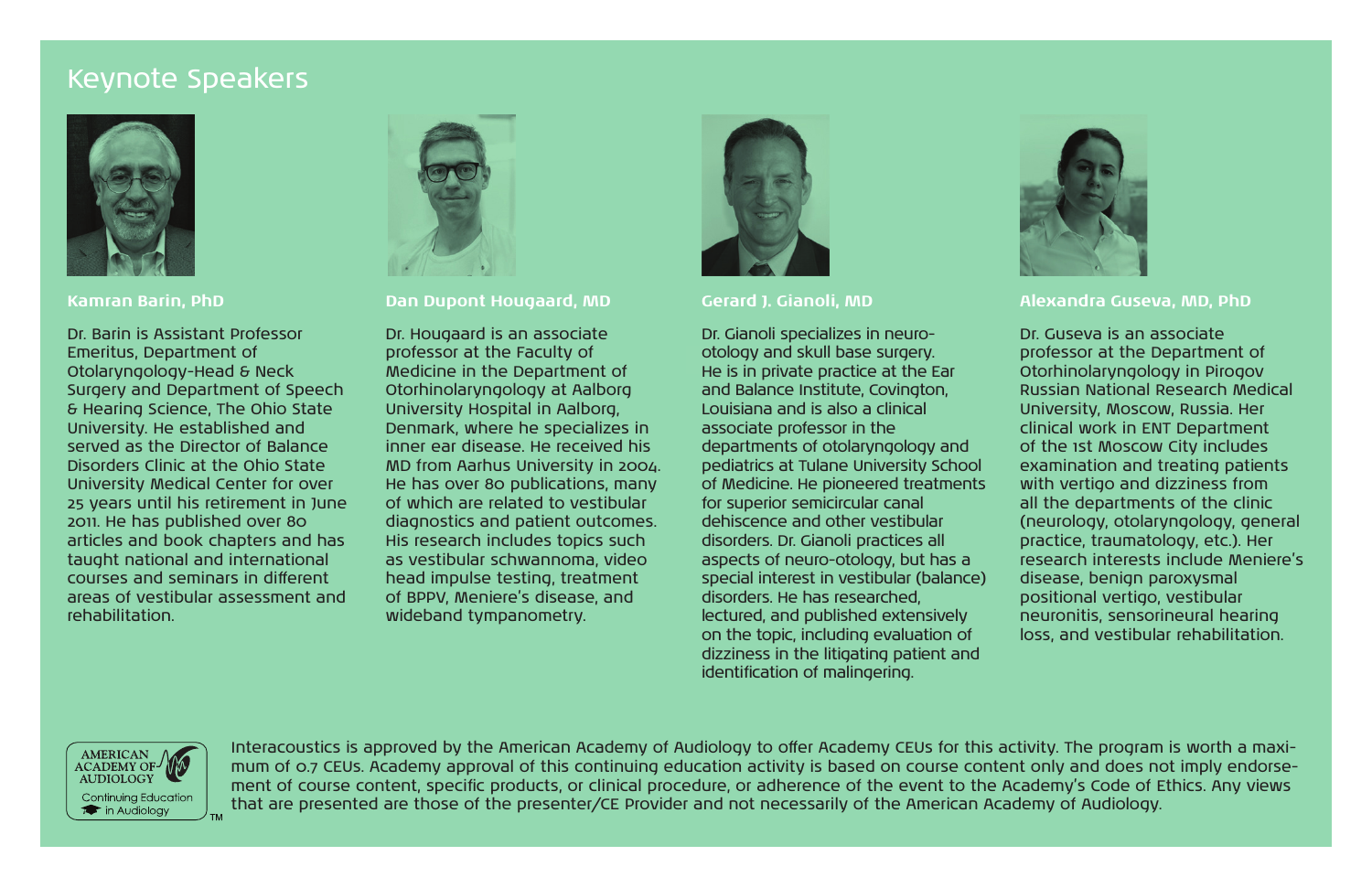

#### **Roxanna Massoodnia, AuD**

Dr. Massoodnia received her Au.D. from the University of Washington. She is a member of AAA, ASHA, VEDA and the Association for Research in Otolaryngology (ARO). Dr. Massoodnia owns her own practice, Seaside Audiology in Huntington Beach, CA. She uses an integrated, patient-centered approach and the most recent medical advancements to deliver high-caliber care across the spectrum of ear disorders. She is focused on improving her patients' quality of life and functionality.



### **Ian Purcell, MD, PhD**

Dr. Purcell holds a Bachelor of Science in Chemistry from Southwestern University, Texas. He was an extended student in the Neuroscience Graduate Program at the University of California, San Diego prior to enrolling in the combined MD/PhD program in neuroscience at the University of Texas Medical Branch, Galveston. He entered the Vestibular Neurophysiology Laboratory of Adrian A. Perachio, Ph.D. and received a total of six years of funding from the NASA Graduate Training Grant and the Texas Space Grant Consortium as a principal investigator. Dr. Purcell's research interests include providing insight on how sensory information related to gravity is encoded and processed by the vestibular system to control oculomotor and postural reflexes as well as spatial orientation of the human body moving through a complex threedimensional environment.

12:15 Lunch PM

### **The Role of TRV Repositioning Chairs in Diagnosis & Treatment of BPPV**

| Course Agenda Friday, August 13, 2021* |                                                                                                                      |                   |                                                                                                                    |
|----------------------------------------|----------------------------------------------------------------------------------------------------------------------|-------------------|--------------------------------------------------------------------------------------------------------------------|
| Time                                   | <b>Topics</b>                                                                                                        | Time              | <b>Topics</b>                                                                                                      |
| 8:30<br>AM                             | -Introduction of panelists<br>-Overview of why TRV<br>repositioning chairs may<br>be beneficial<br>Kamran Barin, PhD | 1:OO<br><b>PM</b> | History of repositioning<br>chairs and how they<br>change the treatment<br>approach for BPPV<br>Gerald Gianoli, MD |
| 9:00<br><b>AM</b>                      | -Introduction to<br>repositioning maneuvers<br>in the TRV chair<br>-TRV chair case studies<br>Ian Purcell, MD        | 1:45<br><b>PM</b> | TRV chair case studies<br>Roxanna Massoocnia, AuD                                                                  |
|                                        |                                                                                                                      | 2.30<br><b>PM</b> | <b>Break</b>                                                                                                       |
| 9:45<br>AM                             | -The role of TRV chairs<br>in unusual BPPV cases                                                                     | 2:45<br><b>PM</b> | Seven years of experience<br>with the TRV chair<br>Dan Dupont Hougaard, MD                                         |
|                                        | (anterior canal and<br>multiple canal BPPV)<br>-TRV chair case studies<br>Alexandra Guseva, MD                       | 3:45<br><b>PM</b> | Panel discussion of<br>afternoon cases<br>Led by Kamran Barin, PhD                                                 |
| 10.30<br><b>AM</b>                     | <b>Break</b>                                                                                                         | 4.15<br>PM        | Hands-on practicum<br>Joachim Hougaard                                                                             |
| 10:45<br><b>AM</b>                     | Panel discussion of<br>morning cases                                                                                 | 5:00<br>PM        | Conclude                                                                                                           |
|                                        | Led by Kamran Barin, PhD                                                                                             |                   |                                                                                                                    |
| 11:30<br><b>AM</b>                     | TRV treatment from a<br>patient's perspective<br>Susan Robins                                                        |                   |                                                                                                                    |
| 11:45<br>AM                            | Live demonstration of TRV<br>chair                                                                                   |                   |                                                                                                                    |

*Joachim Hougaard*

\*Agenda subject to change